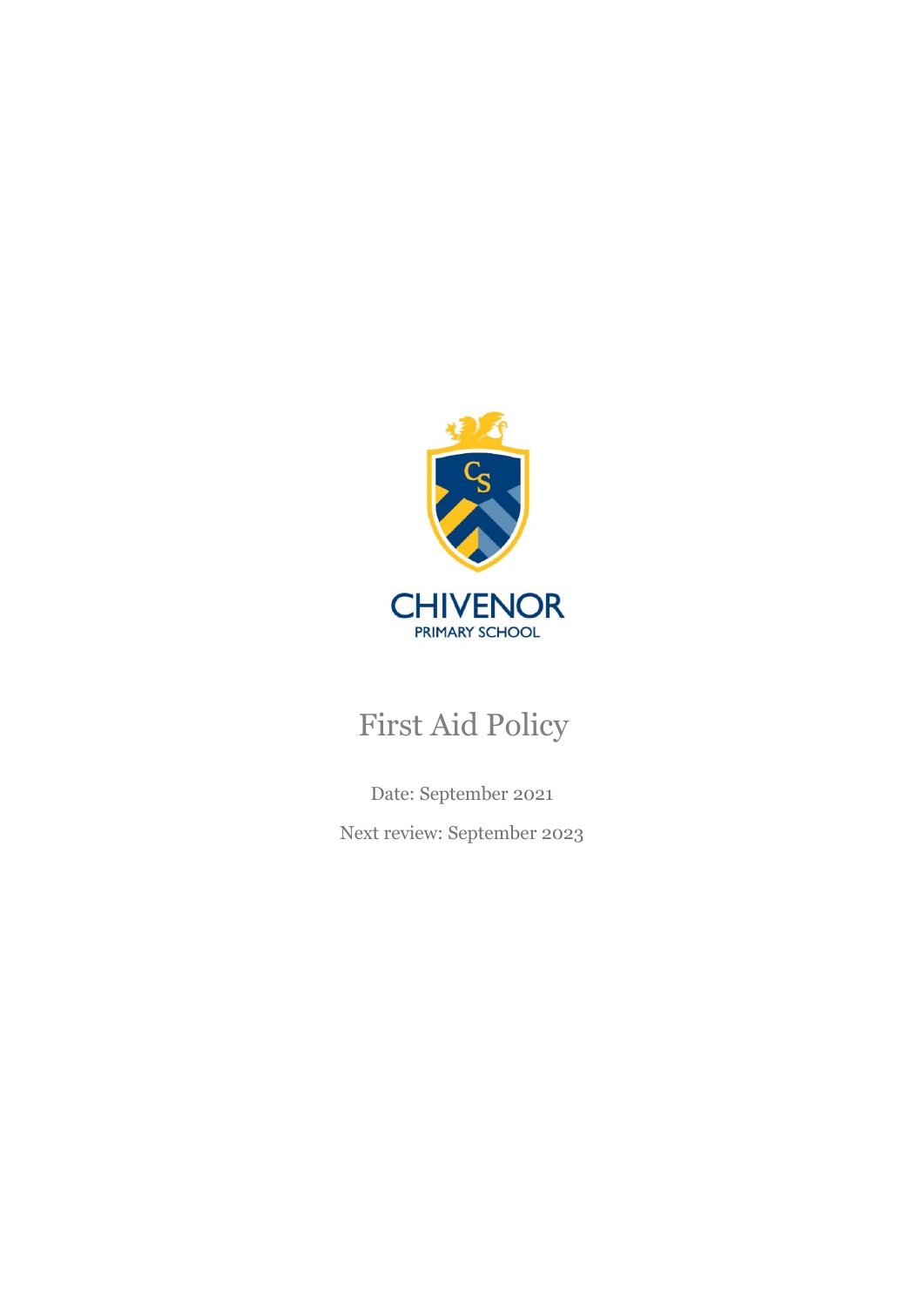

# Contents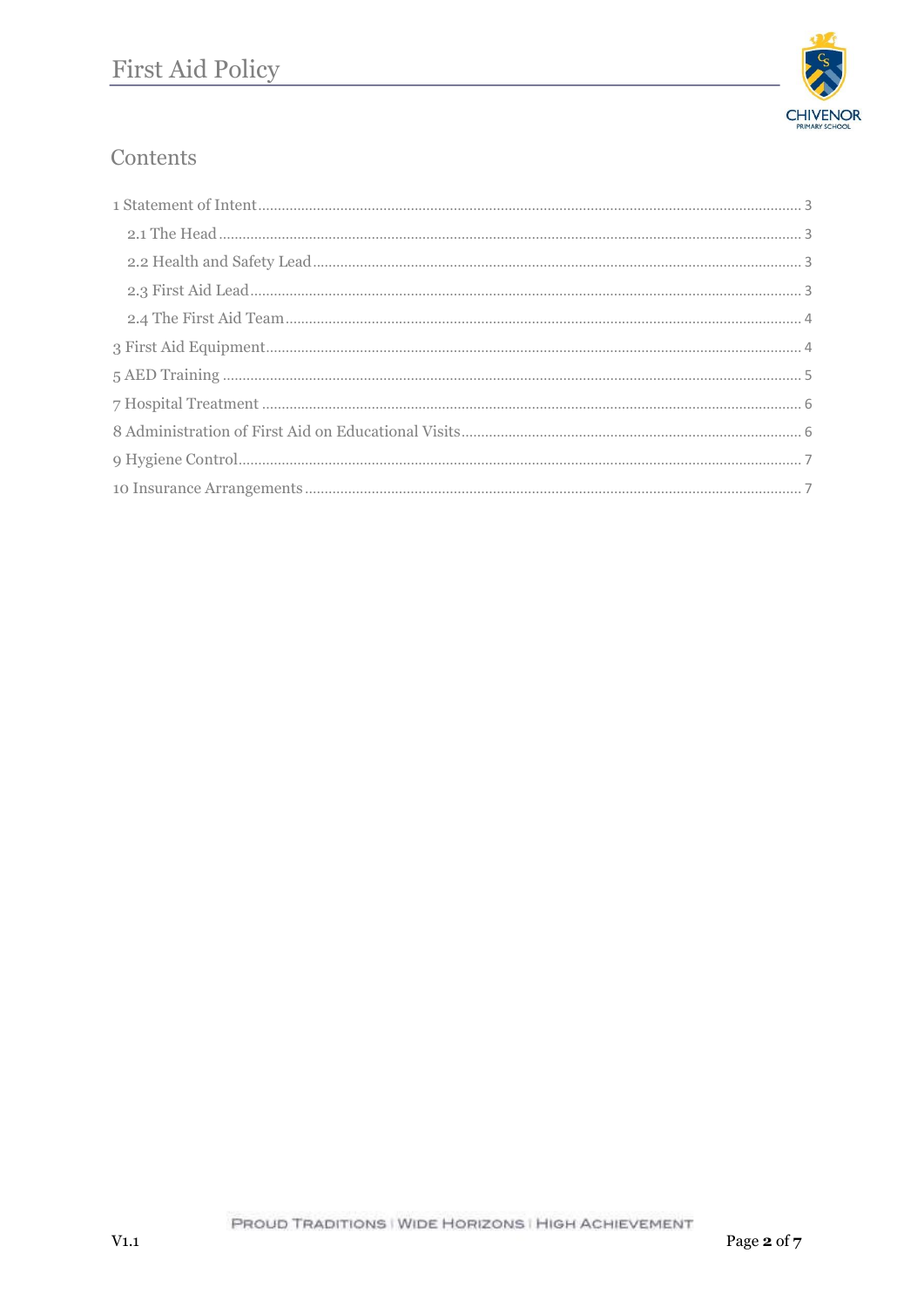

# <span id="page-2-0"></span>1 Statement of Intent

Chivenor Primary School is committed to providing emergency first aid provision in order to deal with accident and incidents which may affect employees, students and visitors.

We are committed to:

- Providing adequate first aid provision for students, staff and visitors
- Ensuring the needs of the individuals are considered
- Providing specialist training for staff
- Ensuring students and parents are confident in the schools' ability to provide effective support to their child
- Ensuring procedures for providing first aid are in place and reviewed at least annually.

We will:

- Ensure all staff are aware of this policy and that sufficient trained staff are available to implement the policy
- Ensure that every school is appropriately insured and staff are aware that they are insured to provide first aid and other medical support to students.

#### 2 Arrangements for Implementation of Policy

#### <span id="page-2-1"></span>2.1 The Head

The Head must nominate a person to take the lead role in ensuring there is sufficient personnel and equipment available to provide adequate first aid provision and care to students, staff and visitors.

#### <span id="page-2-2"></span>2.2 Health and Safety Lead

The Health and Safety lead is responsible for preparing accident reporting procedures and sharing these with all staff. Accident reporting procedures should be held in all department folders and form part of new staff induction.

The Health and Safety Lead is responsible for ensuring the First Aid Lead is able to meet all their responsibilities by monitoring the first aid provision within the school, including training, accident and incident monitoring.

#### <span id="page-2-3"></span>2.3 First Aid Lead

The appointed First Aid Lead is responsible for:

- a) organising suitable and sufficient training to enable staff to administer first aid as required
- b) ensuring all staff training of online medical tracking system
- c) maintaining the list of qualified first aiders
- d) keeping records of qualifications held and expiry dates
- e) ensuring that lists of first aiders are kept up to date and displayed
- f) keeping a record of all treatment provided to students
- g) keeping the school accident record
- h) ensuring that the school has adequate first aid boxes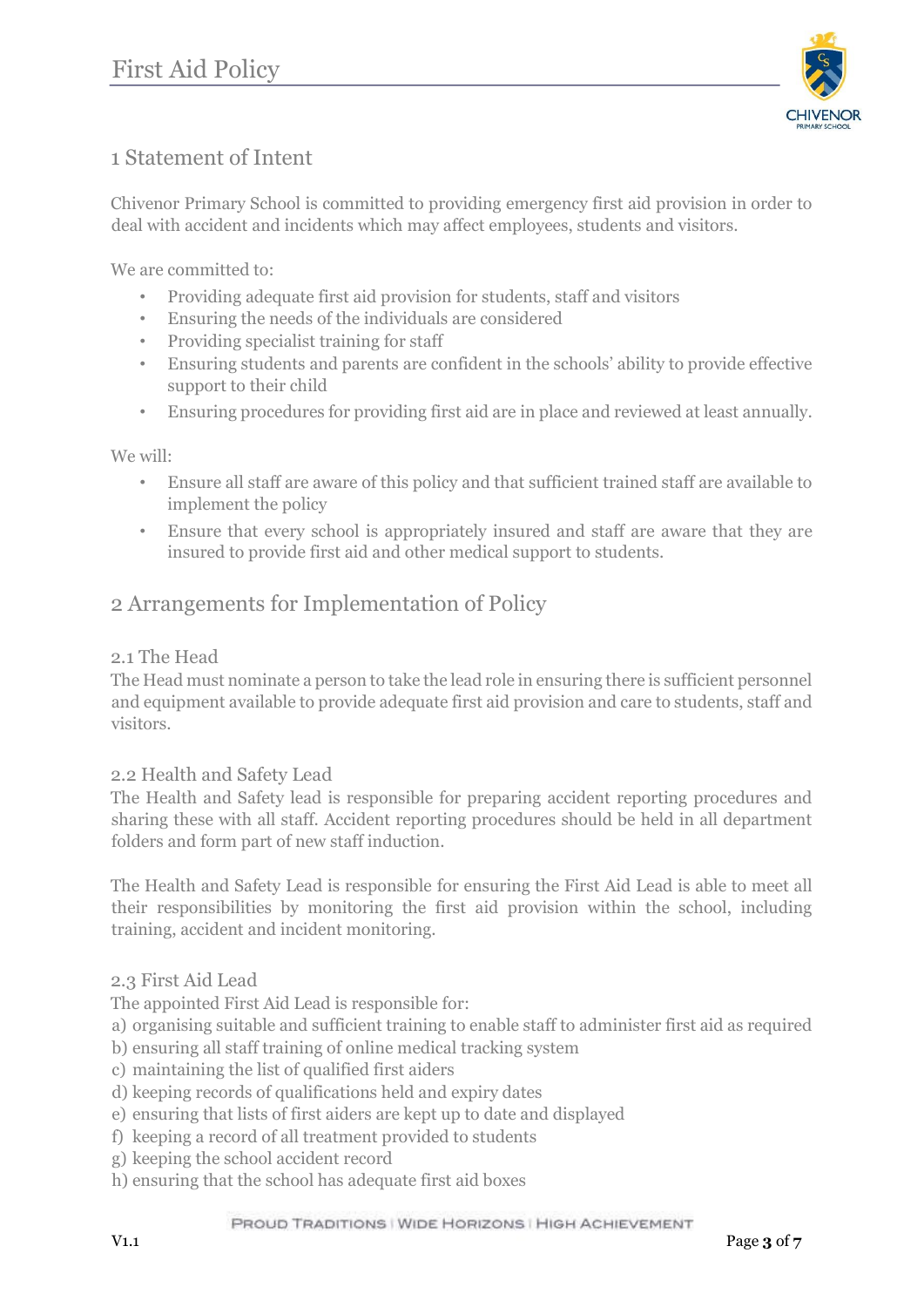

i) ensuring that first aid boxes are kept fully stocked and are regularly replenished as required

Lists of first aiders and their contact details must be displayed in the school office, staff room, by the reception staff and in any common areas.

#### <span id="page-3-0"></span>2.4 The First Aid Team

Each school must appoint qualified first aiders to comply with the statutory minimum. Additional first aiders should be appointed and trained where possible.

# <span id="page-3-1"></span>3 First Aid Equipment

#### 3.1 First Aid Boxes

Must provide and keep fully stocked the minimum number of first aid boxes required by statute and regulation. Schools should consider providing additional first aid boxes in practical departments, for off-site activities, including educational visits and sports fixtures. First aid kits should also be carried on school minibuses.

#### 3.2 Automatic External Defibrillators (AEDs)

AEDs are now considered part of the school's first aid kit and should be easily accessible and available in the 'ready' position at all times.

The AED must be registered with the local ambulance service in order to assist 999 operators and ambulance crews. Further information can be found by following this link: https://www.londonambulance.nhs.uk/calling-999/emergencyheartcare/cardiacarrest/shockingly-easy-campaign/

AEDs should be strategically located to ensure they can be accessed quickly in an emergency. Schools with only one defibrillator should site their device no more than two minutes' brisk walk from the location where they are most likely needed.

Regular recorded checks should be carried out to ensure the defibrillator is working properly, to include:

- **Battery Checks**
- Expiry dates on adult and junior electrode pads
- Expire dates on emergency supplies stored with the defibrillator.

### 4 First Aid Training

The first aid lead is responsible for arranging all first aid training. To ensure organisations identify and select competent first aid trainers the Health and Safety Executive have produced a Guidance document which can be found by following this link http://www.hse.gov.uk/pubns/geis3.pdf

All first aiders should hold a valid certificate issued by the training organisation. Training is valid for 3 years, but where possible refresher training should be completed on an annual basis. Individuals with expired certificates will be required to complete the training again in full.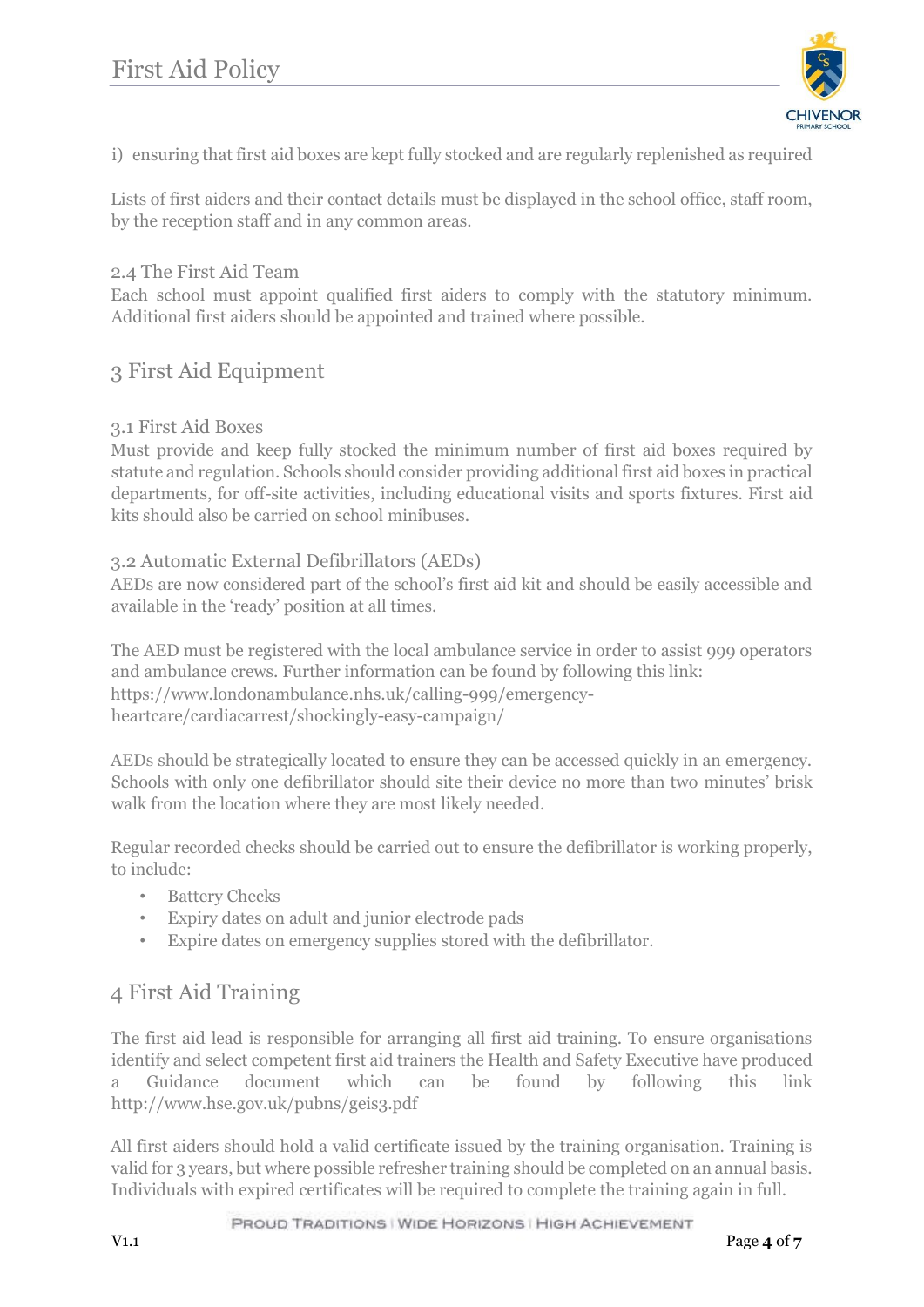

All first aid certificates should be held by the school health and safety Lead, with copies also retained on personnel files.

### <span id="page-4-0"></span>5 AED Training

Due to AEDs being incredibly simple and easy to use, training is not required. It is recommended however, that schools circulate the manufacturer's instructions of their AED to all staff and provide a short general awareness briefing session. The London Ambulance Services 'Shockingly Easy' campaign video on how to use a defibrillator is available via the following link and is an easy way to train staff. http://www.londonambulance.nhs.uk/calling\_999/emergency\_heart\_care/cardiac\_arrest/ how to use a defibrillator.aspx

# 6 Administration of First Aid

In the case of a student accident or medical emergency, or a student with a medical condition requiring assistance, the following procedures must be followed in all schools:

- If the student can walk, the staff member on duty must take him/her to a designated first aid post or medical room and call for a first aider
- If the student is unable to walk the member of staff on duty must call for a first aider to attend the student's location
- The first aider will assess the situation and administer first aid as required
- The first aider must record the incident and any treatment administered on an accident form
- If the student has had a bump on the head parents must be notified either by phone or letter. In all cases, a record must be kept of when and how parents were notified.
- If the student requires hospital treatment the incident must be reported to the Health and Safety Lead
- The nominated Health & Safety Lead must decide if the incident is reportable under RIDDOR (Reporting of Injuries, Diseases & Dangerous Occurrences Regulations 2013), and if so report the incident in accordance with HSE requirements
- If the first aider has been called because the student has been injured in an accident, full details must be reported to the nominated Health & Safety Lead immediately so the area can be cordoned off and any presenting hazards dealt with.
- Full details of the accident and the situation surrounding the accident should be recorded on the school's accident form
- Where appropriate an accident investigation should be conducted by the Health and Safety lead.

The First Aid Lead is responsible for ensuring that all First Aiders are aware of these procedures and for checking they are complied with.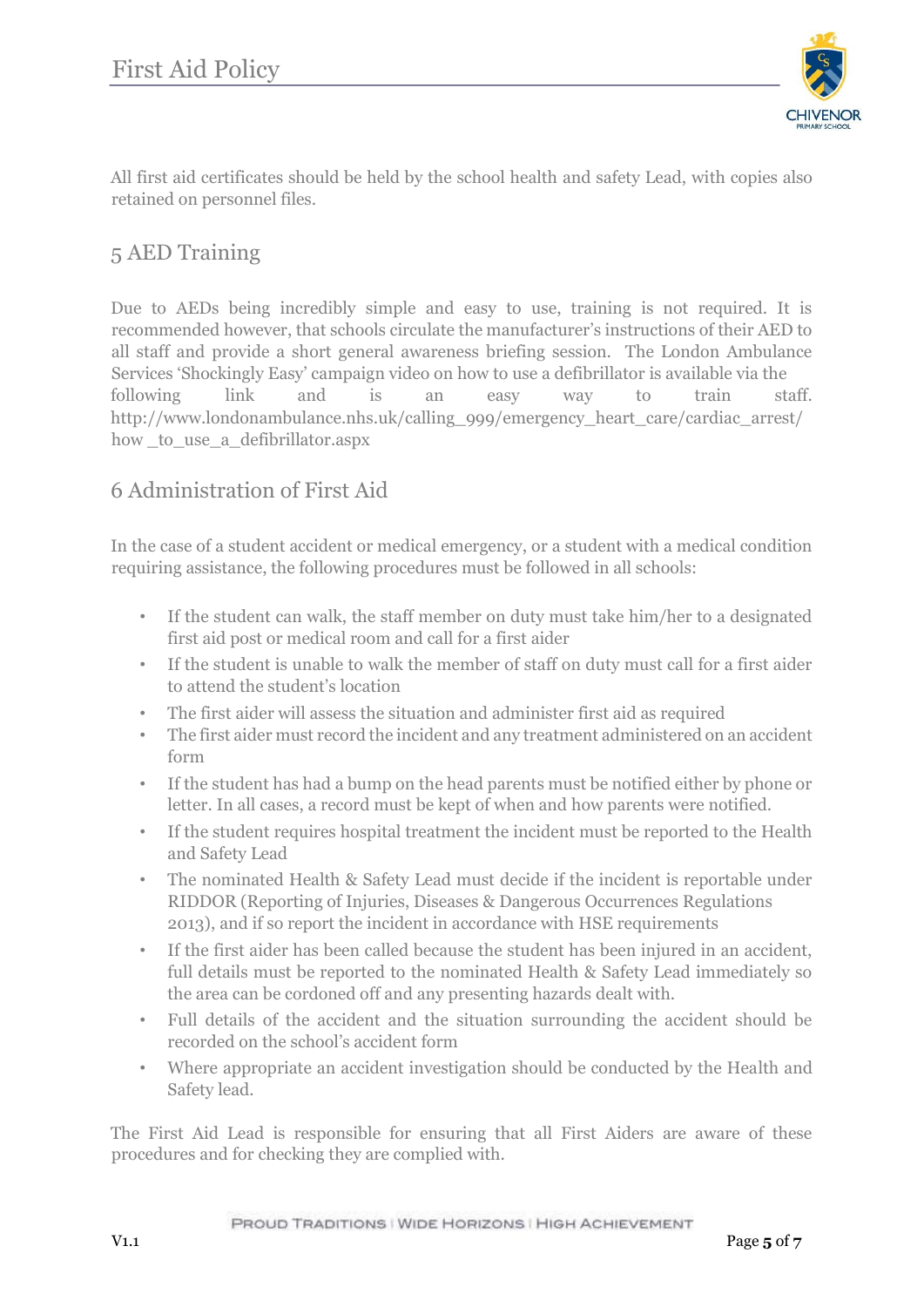

# <span id="page-5-0"></span>7 Hospital Treatment

If a student has an accident or becomes ill and requires immediate hospital treatment, the school is responsible for either:

- calling an ambulance; or
- taking the student to an Accident and Emergency Department. In either event the student's parents/carers should be contacted immediately.

Where a student has to be taken to hospital by a member of staff they should be taken in a taxi, not in staffs' personal vehicles.

When an ambulance has been called, a first aider will stay with the student until the parent arrives, or accompany the student to hospital by ambulance if required and remain with them until the parent/carer or a responsible adult arrives.

# <span id="page-5-1"></span>8 Administration of First Aid on Educational Visits

The requirement for first aid cover is subject to the findings of the risk assessment. Where there are students or staff present with pre-existing medical conditions, or where there may be a need for emergency medication to be administered, a first aider should be in attendance. First aiders must also be in attendance on residential study trips, overseas trips and trips where large numbers are travelling.

An Emergency First Aid qualification is generally suitable for routine urban visits; however, the nature of the visit may indicate that a higher-level qualification is appropriate, especially in circumstances where it is likely that access by the emergency services may be delayed or a students' medical condition warrants a higher qualified first aider.

Travel first aid kits should be carried by the first aiders, as well as spare medication for students, along with details of students with medical needs.

#### 8.1 Residential Visits

If first aid is required at the residential centre/accommodation the resident first aider (where present) will administer first aid and complete reports in accordance with relevant legal requirements for the residential centre/accommodation.

If first aid is required away from the residential centre, first aid will be administered by the first aider accompanying the trip.

Wherever first aid was required the Group Leader must record details of the incident and ensure that the school's accident record is updated, or on return. If the student has suffered a bump on the head, a bump on the head note must be given to the student to take to their parents/carers on return.

8.2 Day Visits